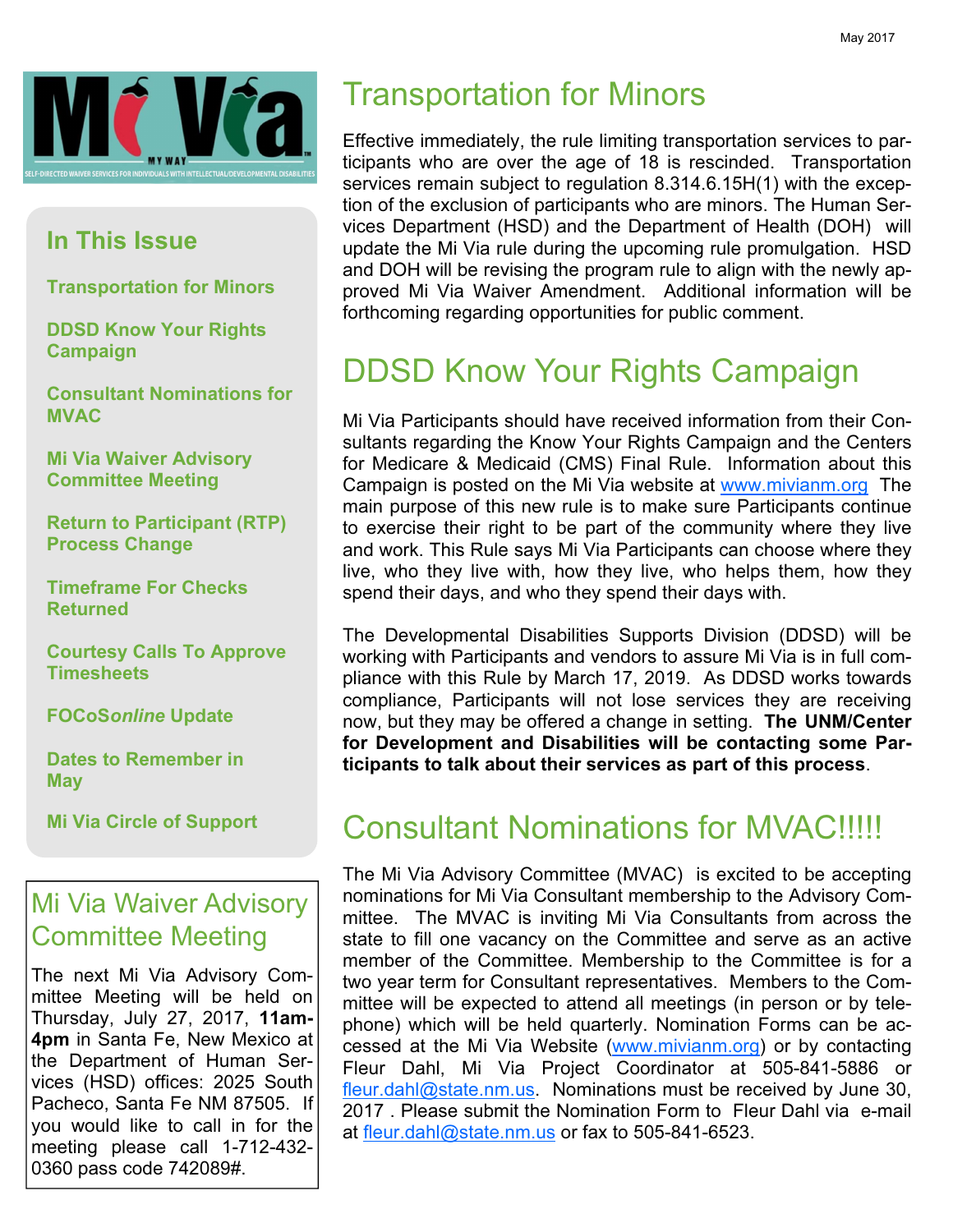#### Mi Via

Contact Information:

Phone: 1-866-916-0310 8:00 am to 5:00 pm Mon. - Fri.

Toll-free Fax: 1-866-302-6787

E-mail: mi.via@conduent.com

Web: http://www.MiViaNM.org

Physical Address: 1720-A Randolph Rd SE Albuquerque, NM 87106

If you would like to sign up for training to use FOCoSonline to review/approve timesheets and check your budget, call Mi Via at 1-866-916-0310

#### Note:

The Mi Via Advisory Committee works with the State to share information and help with communication among all Mi Via Participants.

Qualis Health is the Third Party Assessor (TPA) for Mi Via. They are responsible for reviewing and approving the Service and Support Plans (SSP).

#### Return to Participant (RTP) Process Change

Effective April 1, 2017 Conduent will no longer make outbound calls for RTP's related to PRFs, Invoices, Timesheets, and Enrollment. Conduent will notify you, and your consultant, of items needing correction by email. If you do not have an email on file Conduent will contact you by phone and notify your consultant of the RTP by email.

## Timeframe for Checks Returned

If a check is lost or stolen, please notify Conduent and a check can be reissued 30 days from the date the original check was issued.

If a check is returned and a new one needs to be reissued (for example: due to an incorrect amount), a new check will be reissued in 10 days.

In both cases, the Affidavit-Statement of Lost or Stolen Check needs to filled out and submitted.

## Courtesy Calls to Approve Timesheets

Effective 4/1/2017 Conduent will no longer provide courtesy calls to Employers of Record (EOR) reminding them to approve Employee timesheets in FOCoSonline. Timesheets must be entered in FO-CoSonline no later than 12:00 noon on the Monday following the pay period. A complete submission requires that the entry is approved by the EOR. If the EOR does not approve the timesheets, by the deadline, the timesheet cannot be processed. Timesheets approved by the EOR after 12:00 noon on the Monday following the pay period may not be processed for payment until the following pay period.

#### FOCoSonline Update

Coming Soon! – FOCoS will be releasing a self-service registration process in FOCoSonline. From the Login Page, a new, prospective user (Employee, Employer, or Participant) will complete the Account Authorization Form directly within FOCoSonline. As of May 1, 2017, Account Authorization forms will no longer need to be manually filled out and faxed. Additionally, FOCoSonline will automatically prompt the user to complete any training that is required prior to granting the user full access to FOCoSonline. The current FO-CoSonline training website will also provide information about this new process.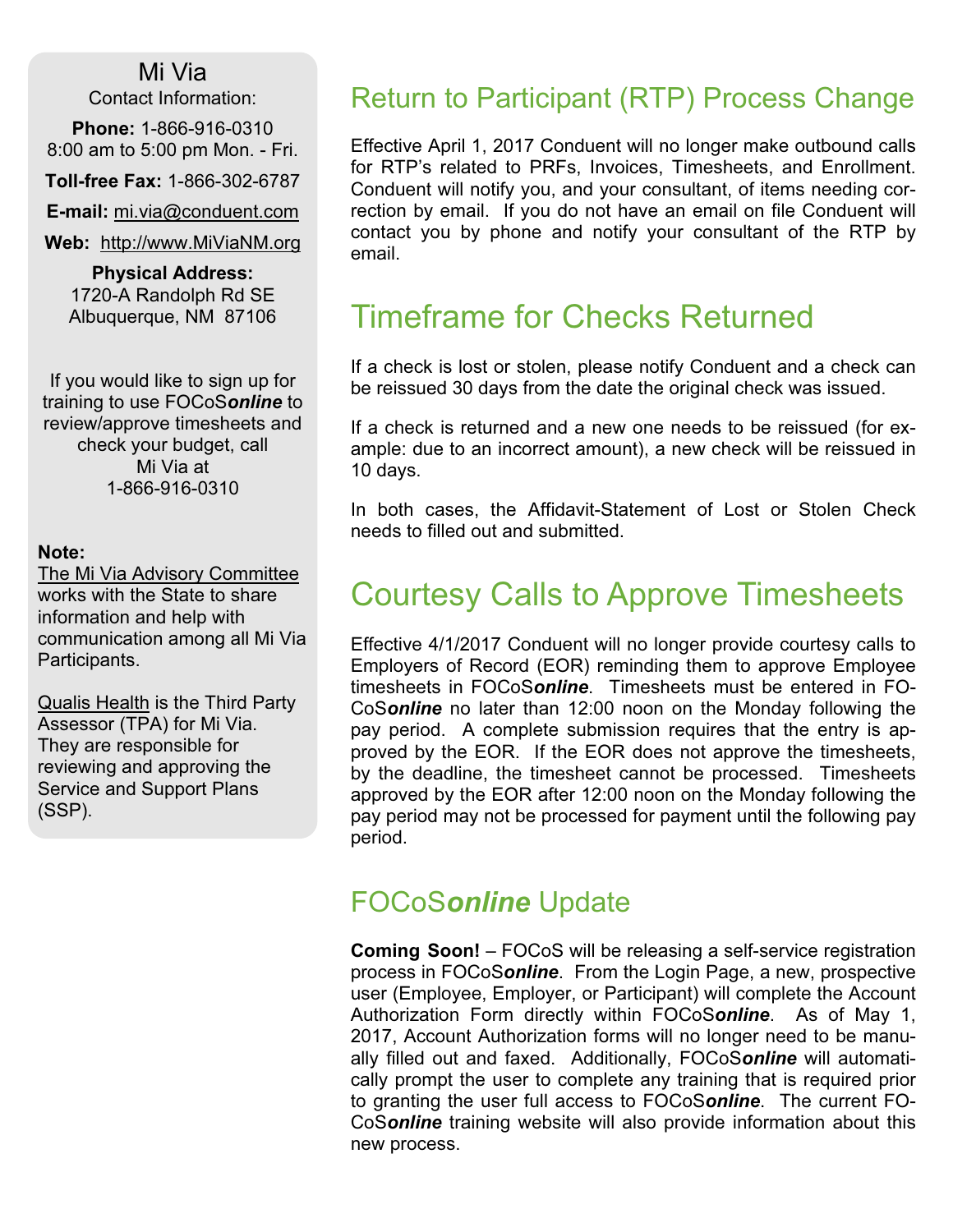# Dates to Remember in May

# May 2017

| Sun            | Mon                                                   | Tue              | Wed                       | Thu                                                           | Fri                                                                                                      | Sat                                                                                                                |
|----------------|-------------------------------------------------------|------------------|---------------------------|---------------------------------------------------------------|----------------------------------------------------------------------------------------------------------|--------------------------------------------------------------------------------------------------------------------|
| April 30       | $\mathbf 1$                                           | $\sqrt{2}$       | $\ensuremath{\mathsf{3}}$ | $\overline{4}$                                                | 5<br><b>Vendor Checks</b><br><b>Received or</b><br><b>Deposited</b>                                      | $\,6\,$<br>Deadline to<br>submit PRFs for<br>5/19/17 payment                                                       |
| $\overline{7}$ | 8                                                     | $\boldsymbol{9}$ | 10                        | 11                                                            | 12<br>Paychecks and<br><b>Vendor Checks</b><br><b>Received or</b><br>Deposited; end of<br>the pay period | 13<br>Deadline to<br>submit<br>timesheets,<br>Mileage & PRFs<br>for 5/26/17 pay-<br>ment; new pay<br>period begins |
| 14             | 15                                                    | 16               | 17                        | 18                                                            | 19<br><b>Vendor Checks</b><br><b>Received or</b><br><b>Deposited</b>                                     | 20<br>Deadline to<br>submit PRFs for<br>6/2/17 payment                                                             |
| 21             | 22                                                    | 23               | 24                        | 25                                                            | 26<br>Paychecks and<br><b>Vendor Checks</b><br><b>Received or</b><br>Deposited; end of<br>the pay period | 27<br>Deadline to<br>submit<br>timesheets,<br>Mileage & PRFs<br>for 6/9/17 pay-<br>ment; new pay<br>period begins  |
| 28             | 29<br><b>Xerox and State</b><br><b>Offices Closed</b> | 30               | 31                        | June 1<br><b>Spending Reports</b><br><b>Available to EORs</b> | June 2<br><b>Vendor Checks</b><br><b>Received or</b><br><b>Deposited</b>                                 | June 3<br>Deadline to<br>submit PRFs for<br>$6/16/17$ payment                                                      |